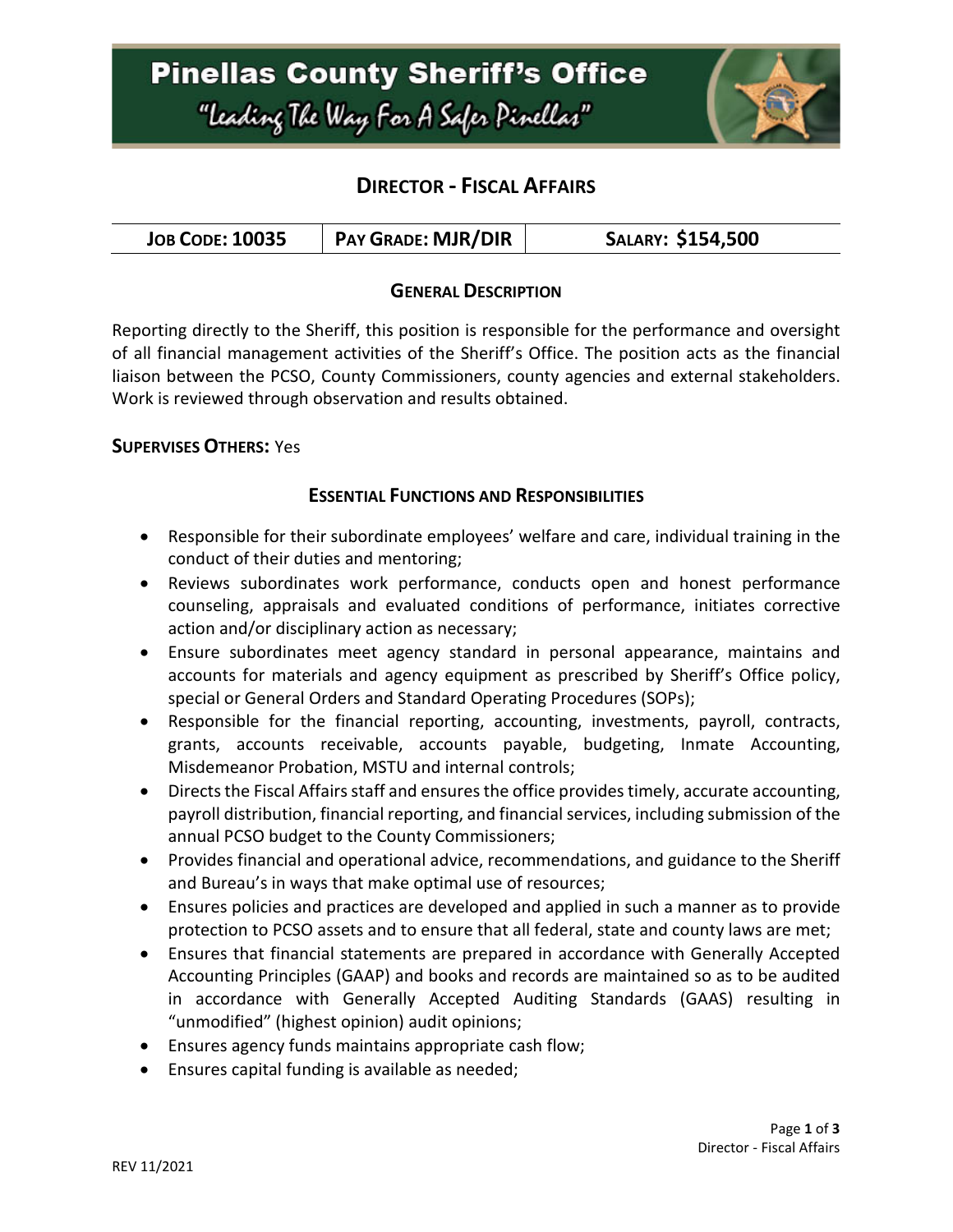# **Pinellas County Sheriff's Office** "Leading The Way For A Safer Pinellar"



- Directs the functioning of the agency's mailroom tasks;
- Participates in Sheriff's Office recruitment and community relations activities as directed.

Regular and reliable attendance is required as an essential function of the position.

This position is considered essential and, in the event of an emergency or natural disaster, will be required to report to work.

This list is not intended to be all-inclusive and you may not be responsible for every item listed. The employer reserves the right to assign additional functions and responsibilities as necessary.

### **QUALIFICATIONS**

- Graduation from an accredited college or university with a Bachelor's Degree in Accounting, Finance, or Business Administration AND eight (8) years' experience in a Fiscal related field AND four (4) years' supervisory experience OR
- Equivalent combination of education and experience
- Certified Public Accountant certification
- Must possess a valid Florida driver's license
- Consideration for this position requires a credit check

### **KNOWLEDGE, SKILLS, AND ABILITIES**

- Extensive knowledge of the Florida Statutes and Pinellas County ordinances relating to financial and budget responsibilities assigned to the PCSO and the ability to apply this knowledge to financial decisions and alternative approaches to obtain objectives
- Extensive knowledge of Generally Accepted Accounting Principles (GAAP), practices and procedures and Generally Accepted Auditing Standards (GAAS) and the ability to apply such knowledge in the preparation and presentation of financial statements
- Extremely knowledgeable in financial forecasting, accounting principles, and financial data analysis
- Proficiency with Windows based Accounting Systems
- Ability to plan and organize the work of subordinate supervisors in a manner conducive to full performance and high morale
- Ability to promote and maintain effective relations with members of the Executive Staff, departments under the County Commissioners, the general public and other stakeholders
- Proficiency in both oral and written communication
- Knowledge of ADA, FMLA, Workers' Compensation and FLSA to ensure proper adherence and assist supervisors to make decisions on various issues within the guidelines of state/federal/agency laws, rules and regulations